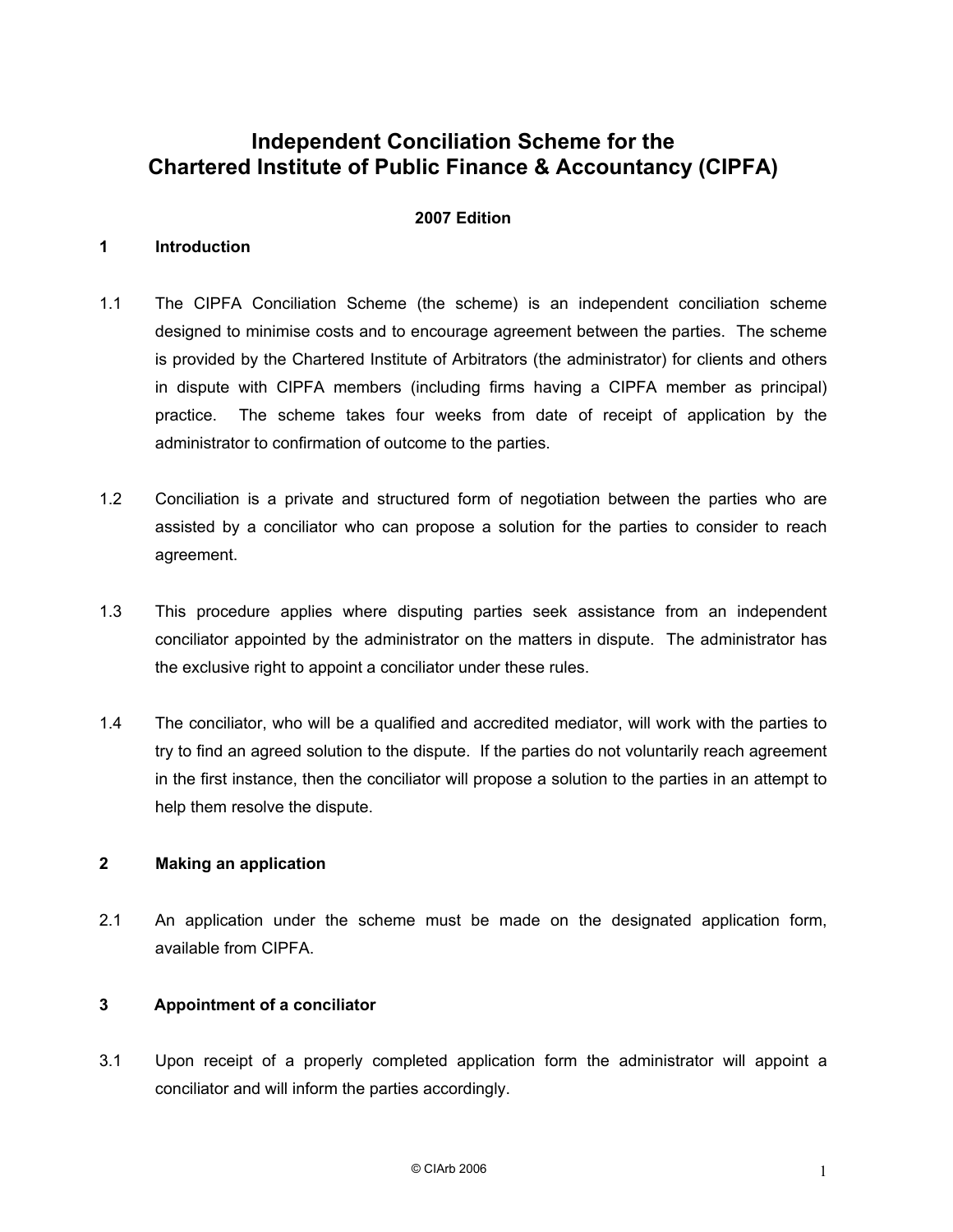### **4 Procedure**

- 4.1 The proceedings commence upon acknowledgement of receipt of the conciliation application form by the administrator.
- 4.2 Upon receipt of the conciliation application form the administrator will invite each party to submit a case statement, of no more than the equivalent of two pages of A4 paper, plus supporting documentation, in duplicate, within 7 days. The statement should include any information thought to be of particular relevance to the dispute.
- 4.3 The conciliator will speak to the parties by telephone or communicate in writing (including email) with the parties, either together or individually, to request further information or to explore possible solutions.
- 4.4 If the parties do not reach a solution between themselves after discussions with the conciliator, then he or she may suggest to the parties some opportunities for settlement.
- 4.5 If a solution is found, then the conciliator will record that solution in writing and send it to the parties in the form of a simple, Confirmation of Outcome Statement (the Statement), for signature. The parties must sign and return the Statement to the administrator within 7 days. Upon receipt of both signed copies of the Statement the administrator will advise the parties accordingly and they must then take action to comply with the agreed outcome.
- 4.6 The administrator will provide a copy of the signed Statement to the parties and a copy to CIPFA (on a confidential basis) or confirm to CIPFA that the Statement was not returned.
- 4.7 If either party does not sign or return the Statement to the administrator within 7 days, then it has no effect. The parties may then choose to go to arbitration or to the court. If the parties choose arbitration under the CIPFA Arbitration Scheme, then the application form for arbitration must be submitted to the administrator within 28 days from the original issue of the Confirmation of Outcome Statement.